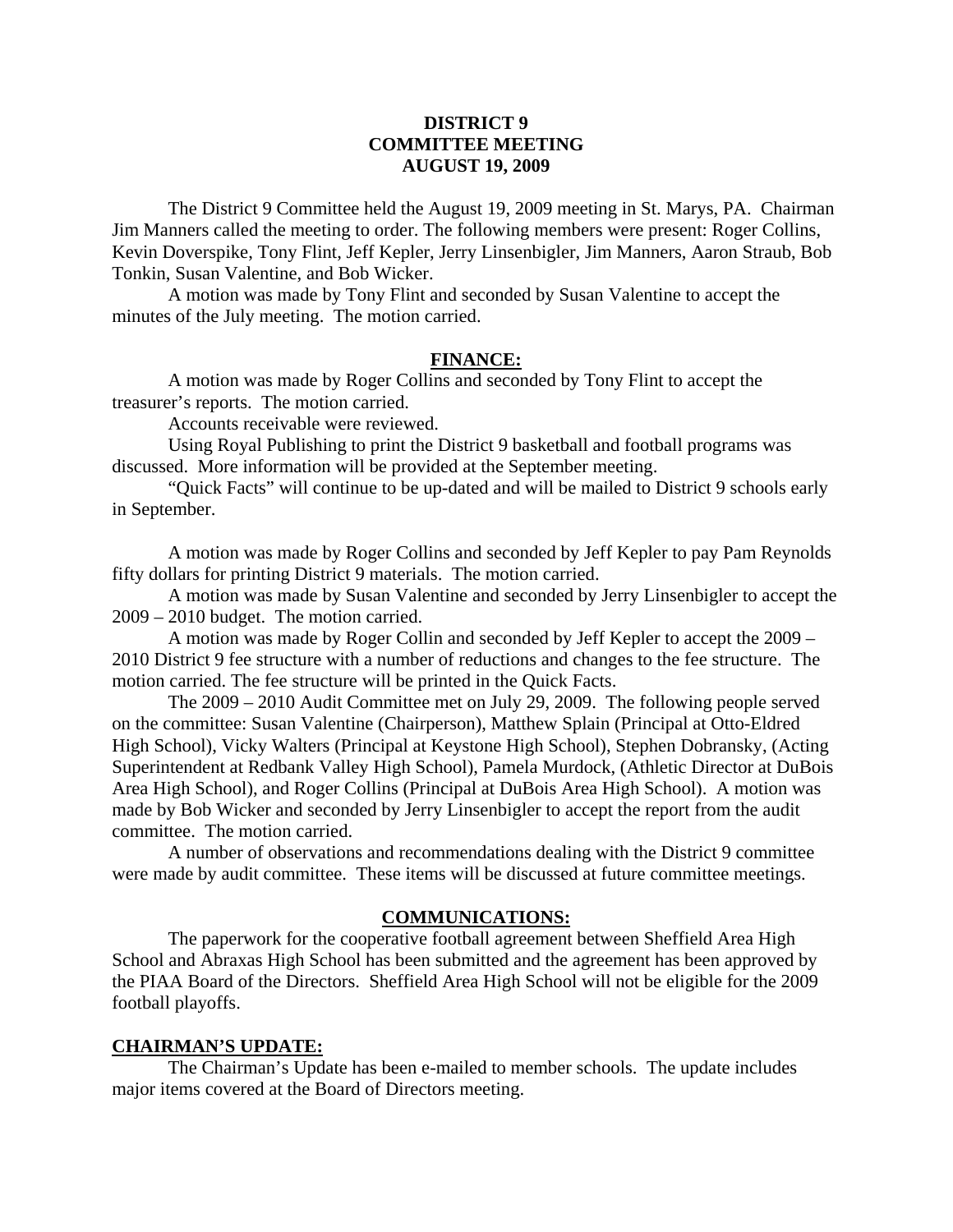The District 9 seeding review committee met. The discussion and results of the meeting will be reflected in any changes or no changes in the seeding procedures in 2009.

 A meeting was held with the administration of Clearfield Area School District concerning a possible request from Clearfield to move from District 9 to District 6. From the meeting, there is no desire to move at present time.

 A motion was made by Bob Wicker and seconded by Kevin Doverspike to establish the last day of the month prior to a district meeting for agenda items to be submitted for consideration. The motion carried.

# **ADMINISTRATIVE:**

 The cooperative sports agreements between Johnsonburg Area High School and Ridgway Area High School have been approved. One agreement creates an agreement while the other dissolves an agreement.

 A motion was made by Aaron Straub and seconded by Susan Valentine to approve the 2009 – 2010 sports and steering committee chairpersons. Names appear in Quick Facts. The motion carried.

 A motion was made by Aaron Straub and seconded by Tony Flint to continue to employ Tom Elling as the District 9 webmaster. The motion carried.

 A motion was made by Tony Flint and seconded by Jeff Kepler to approve the 2009 – 2010 meeting dates and calendar. Dates and calendar will appear in Quick Facts. The motion carried.

 A motion was made by Roger Collins and seconded to approve the continuing eligibility of Emily Renee Smith as a student- athlete at Redbank Valley High School under Article 6, Section 7. The motion carried.

 The committee rejected the transfers of two students from DuBois Catholic High School until the proper paperwork is submitted.

 A motion was made by Roger Collins and seconded by Susan Valentine to approve the transfers of Zachary Shawn Byers (Mannheim American School to Sheffield Area High School) and Michael Andrew Kocjanic (Mt. Lebanon High School to Kane Area High School). The motion carried.

 The committee approved Nguyen Phuc Linh, a foreign exchange student from Vietnam, to participate in athletics at Elk County Catholic High School.

#### **ADMINISTRATIVE COMMITTEES:**

 There has been discussion at the PIAA Board of Directors meetings concerning a state wide audit for all the districts in the state.

 There is a program between the PIAA, NCAA, PSAC, and other Division II and III conferences to encourage and promote college students to become PIAA officials.

## **SPORTS SPECIFIC COMMITTEES:**

## **VOLLEYBALL:**

 A motion was made by Kevin Doverspike and seconded by Roger Collins to maintain the same format for the tournament as in the 2008 – 2008 year. The motion carried.